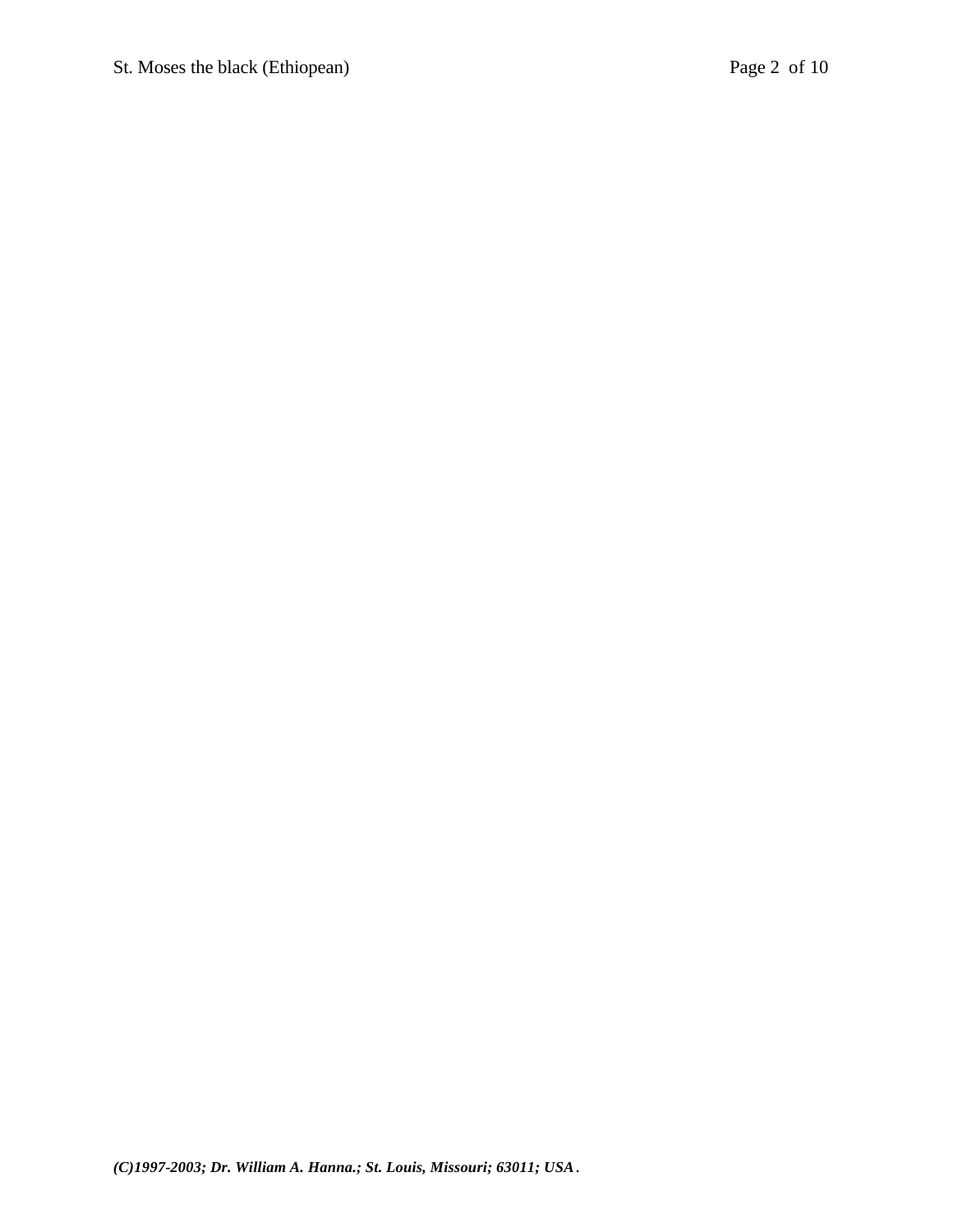# **The Remembrance (Martyrdom) of "Anba Moussa Al-Assouad"<sup>1</sup> St. Moses the Black 24th of Baonah, July First**

The Story of St. Moses the Ethiopian (Black) "Anba Moussa Al-Assouad" is a story of unusual repentance which can be a great source of hope and inspiration for the worst sinner there is. Born in the beginning of the fourth century, a contemporary of Abba Maquaar the Great, and Abba Isethorous the priest of shehit.

He was an Abyssinian (Nubian). Nubia is a region south of Egypt and north of Sudan which was a great kingdom known even during the pharonic time. Ramses II (1500 B.C.) built two temples in Nubia, known as the temples of Abu Sembel, one for himself and the other for his favorite wife, Nefertari. Through religious worship, he was able to control the region. Nubia also became a Christian Kingdom at one point in time and is credited for attempting to stop the Islamic invasion of Egypt. Part of Nubia is now integrated with Egypt, and the other with Sudan.

Moses was a vicious slave who was a robber, fornicator, and savage killer. When he drank, seven large wine flasks were not enough for him with one meal. One time before his repentance, he crossed the river with a sword between his teeth to kill a shepherd attending a flock of sheep for no reason other than to kill.

He was an idol worshipper who inspite of all his faults, was searching for the true God. He used to speak to the sun saying :"if your are the true god, reveal yourself to me!"

He was sent away by his master because of his viciousness toward others, free and slaves alike. In his sin, he boasted about being a slave who freed himself by force. He then led a gang of 70 thieves.

One day, he heard a voice saying: "If you want to know the true God, go to the prairie of shehit (the wilderness of the scale of the hearts)." He went there and came in contact with Abba Isethorous, the priest of the prairie of Shehit. Abba Isethorous was frightened seeing this huge man carrying a sword and dressed like a gangster. Moses told him that he was not going to cause any harm and he was searching for the true God.

Abba Isethorous took him in and started to explain to him about the true God. He was very receptive, and showed great repentance and open heart. He was introduced to St. Makarios the Great (Abba Maquaar Al-Kabeer, follower of St. Anthony the Father of Monks). Anba Maquaar was to baptize him, and as Moussa Al-Assouad started to confess his sins, Abba Maquaar, saw a tablet that was all black, but with every sin confessed a part became whiter until

 $\overline{a}$ 

<sup>1</sup> \* *Information for this article from hand written notes by the departed Anba Andraous, the departed bishop of Domyat, Belquas, and Prairie (1930-1972). He was given the name Moussa in his ordination as monk in Al-Syrian monastery in 1954. Anba Moussa Al-Assouad was his patron saint. These notes were*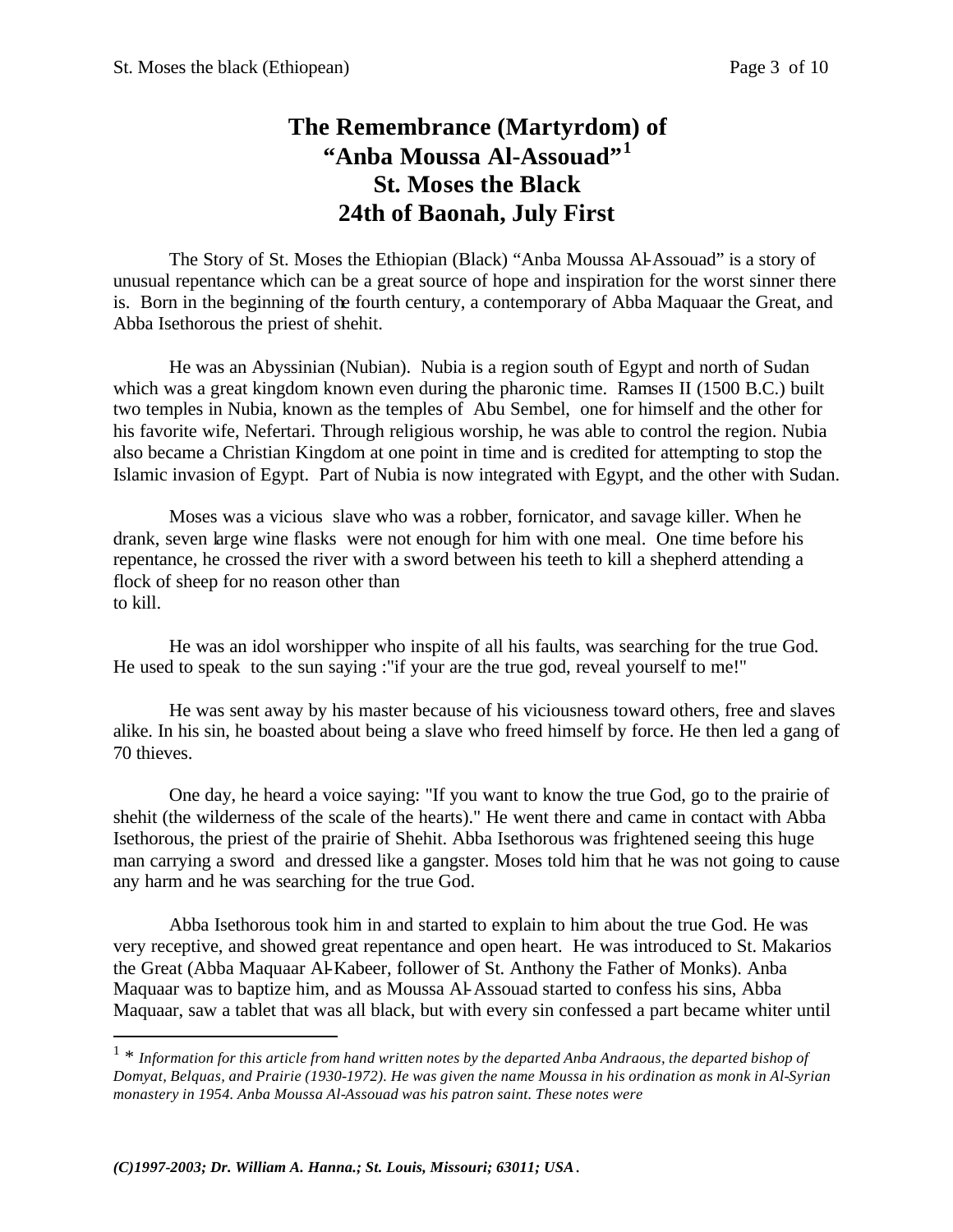it became all white as snow. Abba Maquaar prophesied about him saying: "He will be great in the monks and will receive the crown of martyrdom"

After testing him for years, Anba Maquaar put on him the eskeem (habit of monks) and he was elevated from novus to monk.

To show true repentance, he channeled all his physical strength to do good without asking for any reward. He used to serve the old and the sick of the monks bringing water for them in the dark of the night from far away and cleaning their Qulally (places of living for monks).

One time the devil tempted him with unbearable sexual desires, he ran to the priest (Fr. Isethorous) to help him refusing to go back to his cave. Abba Isethorous calmed him, prayed with him, and took him back to the cave. He asked him to climb to the top and look West and East and then asked him what do you see. Moses replied: "to the west I see a multitude of vicious devils ready to attack, but when I look East I see a multitude of angels. " Abba Isethorous explained: "The devils are enraged by your good example, but the angels are always here to help you and protect you." This gave him peace and he returned to his place.

After many years in the life of ascetics, Pope Theophilous (23rd Pope) saw it fit to ordain him a priest. To test him, the Pope exclaimed: "Who is this Ethiopian (black) and what is he doing here in the Church!" St. Moses upon hearing the words left the Church quietly speaking to himself: "Moses, you do not deserve to be here" The pope sent for him and completed the ordination. After the service the pope spoke to him in front of the congregation of monks saying: "Moses, today you are all white." Anba Moussa asked the pope: "My father is it on the outside (because he was wearing the white cloth of liturgical service) or on the inside." The pope replied: "All of you, inside out"

He advanced in the life of celibacy until he became a leader of more than 500 brothers. One time a man came to see St. Moses, and not knowing who he was, he started cursing this black to whom he was introduced. St. Moses kept his calm and did not show any emotion good or bad. Afterwards the disciples asked him if he was insulted or enraged, he replied neither. They asked if he was afraid, he replied: "I was afraid for him to loose control and hurt me, fearing for him not me, because I used to get enraged."

One time a man came to see St. Arsanious, the teacher of the kings' children. Anba Arsanious asked that the man be given food to eat and did not say a single word to the man (this was a lesson in silence the man did not understand!)". He left unsatisfied, so he asked to see another father of monks, so they brought him to see St. Moses the Black. Anba Moussa talked to the man and joked with him and sent him in peace. The man was extremely pleased with this encounter. The elder who brought him in was extremely puzzled, and after many prayers the piety of both men was revealed to him in a dream, in which he saw two ships sailing in peace, one carrying Anba Arsanious and the spirit of God was with him, and the other carrying Anba Moussa and the angels of God feeding him honey!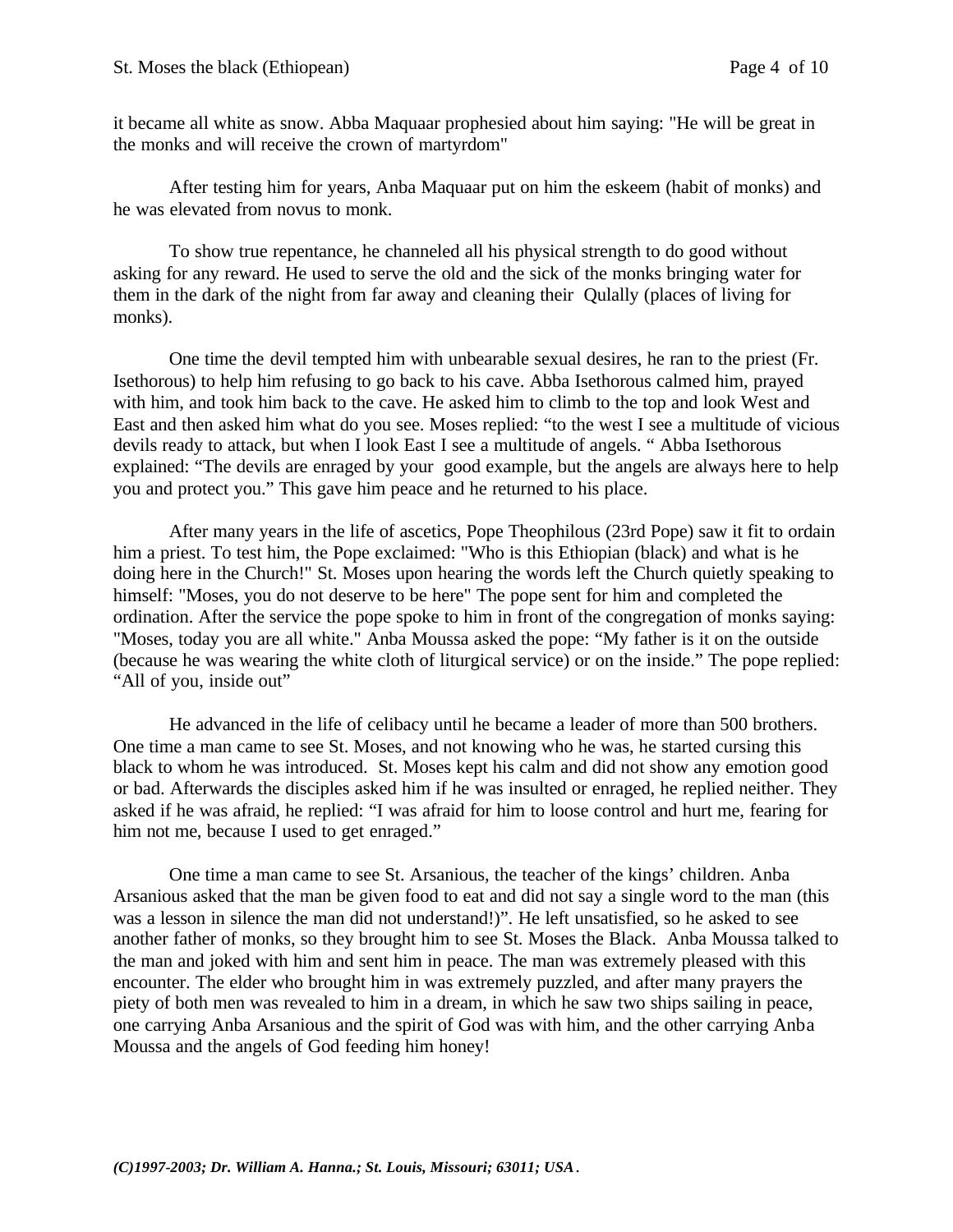He lived in a cave most of his life as a monk, worshipping God, and serving others. For a time he lived in the inner desert more than three days walk. Once many brothers came to visit him in the inner desert. He started to cook a meal of lentils for them and ran out of water. He kept going in and out of the place until a heavy rain fell and filled all the water storage pots in the place. The brothers asked him, Abba Moussa, why were you going in and out. He replied: "I was arguing with God about our need and he sent rain out of season and supplied us with the water we needed for our meal. He satisfies all our needs."

One time he was with his disciple Zakariah at the water well, and he started to serve his disciple. When Zakariah refused to accept the service of his spiritual father, he took Zakariah head dress and stepped on it with his feet and placed it on his own head saying: "my son, a father has to show humility even to his own spiritual children." At Zakariah's death, Abba Moussa was present and he was comforting his disciple saying: "I see the angels of heaven coming to carry your soul, my son Zakariah."

In his old age he had an illness, many soars in his legs that prevented him from walking. He was forced to live in the place of Abba Isethorous for a year because he could not move. Abba Moussa was sad because illness prevented him from serving others. When he learned that the illness was from the devil, he forced himself to walk to serve others until he became like a dried and burned reed.

When he became old, once he was sitting with Abba Maquaar and heard Abba Maquaar prophecy saying: "very soon seven will receive the crown of martyrdom." St. Moses replied that he is one of the seven reasoning that because he killed by the sword, he will be killed by the sword. Not long after, the barbarians attacked the monastery, which is now St. Bishoy's. St. Moses offered himself to them without any resistance. An old monk, saw the angels putting crowns of martyrdom on six heads, realizing that he was trying to hide away, he came out of hiding to receive the seventh crown of martyrdom.

He lived as a monk in a cave known to this day as St. Moses the Black cave. This is near the monastery of Baramous, named after the Byzantine brothers and saints, Maximus and Domadeous. Also, some say that he commuted to the monastery of St. Bishoy (The two monasteries are 7 Km apart). Historians mention a monastery named after St. Moses the Black, this monastery was not established until sometime in the 9th century.

His martyrdom was at the monastery of Anba Bishoy but his holy remains were later moved to the Baramous monastery where they are to this day. Some of the remains are in other places as a blessing given by the monastery to important places of worship under strict rules from the highest authorities of the Church.

St. Moses the Black is a great example of repentance, obedience, humility, leadership by good example, life of prayer, and service to those less able and those in need. The Church celebrates St. Moses the Black on the 24th of Baonah which is the First of July. May his blessings be with us always. Glory be to God forever. Amen. published by St. Mary Church, Fagalla, Cairo, Egypt, as a book in Arabic in 1984.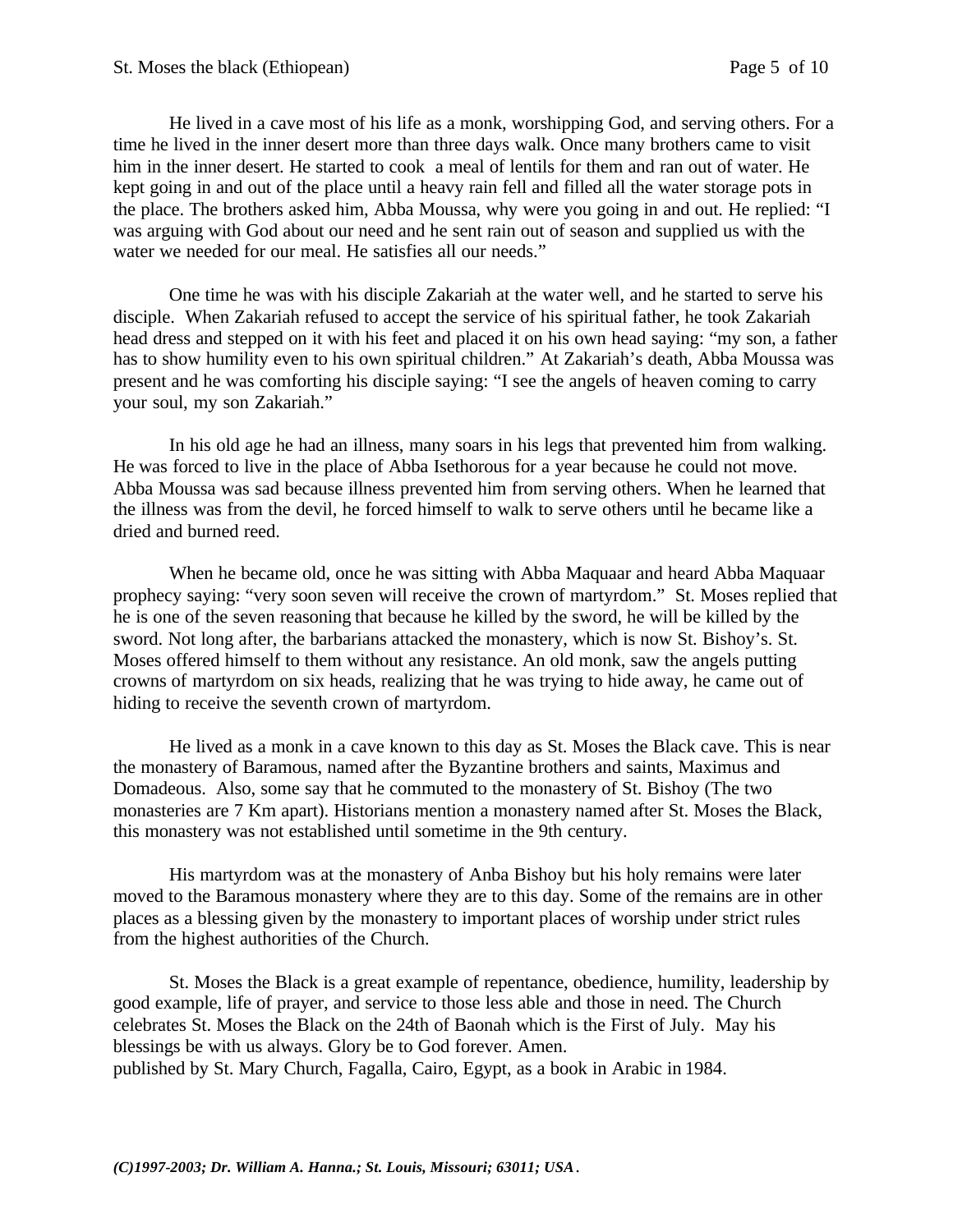## *About St. Moses the Black They Said:*

- $\div$  One time St. Moses the Ethiopian (the Black) was cursed by evil men. One of the brothers asked him: Did your heart faint (experience fear or anger) when you were cursed? He answered no, I was only afraid, but did not respond with a single word. The brothers asked the elder what does that mean?
- $\triangleleft$  The elder replied: The perfection of the monk consists of two parts: !) The immunity of the physical senses, and 2) The immunity of the spiritual (inner ) senses. St. Moses the Black achieved the one and at the time did not achieve the second. Controlling the physical senses is when the one who is cursed does not answer those who curse him. The control of the spiritual senses is when the one who is cursed does not experience anger in his heart.
- $\hat{\mathbf{v}}$  This is similar to what St. John the Short experienced one time when he was sitting with the brothers and a man came by and scolded him. St. john did not reply, and his countenance did not change (did not show signs of hurt, or anger). The brothers asked him and he replied: "I was not hurt or angry, by what was said, inside, and that is why I did not show any sign of anger on the outside." This is a spiritual level St. Moses the Black did not yet achieve at that time in his spiritual life, he did not show anger on the outside but was struggling with anger of the heart on the inside.
- $\div$  One time a brother asked St. Moses the Black many questions, Abba Moses replied: "Sit in your qualia (room), and your qualia will teach you everything!" The brothers were puzzled because other spiritual fathers were explaining many things to their disciples. The elder explained to the brothers that what Abba Moses did was best for this novus, because he needed first to sit in his qualia and learn as a beginner. And beginners need to learn to fast, and spend their nights awake in prayers, supplications, contemplation's, and reading the holy books. After they are grounded in these basic things and have spent time in solitude,learn what is proper and what is not, they then can start to ask questions about more important things related to the life of monks.
- v Some of the brothers asked Anba Bemoah, "You told us that their were three elders equal in stature: one spent his time in solitude, one in service to others, and one in illness with thanksgiving. How can it be?"
- v Anba Bemoah replied: "If one spends his time in solitude praising God and not boasting about his abilities to control himself, it is good. And if one in his sickness is thankful to God, this is good also. But, one who spends his time in service to others with joy and without begrudging those whom he serves is exactly the same like the other two. The reward of all three is exactly the same.
- $\cdot$  Anba Bemoah then continued: "There are men who spend a 100 years in their qualia and do not learn to control their thoughts and do not stop blaming others for their short falls, and their are others who spend very little time in good solitude, those are much better. We also have to know that to live the true life of solitude is better than serving others or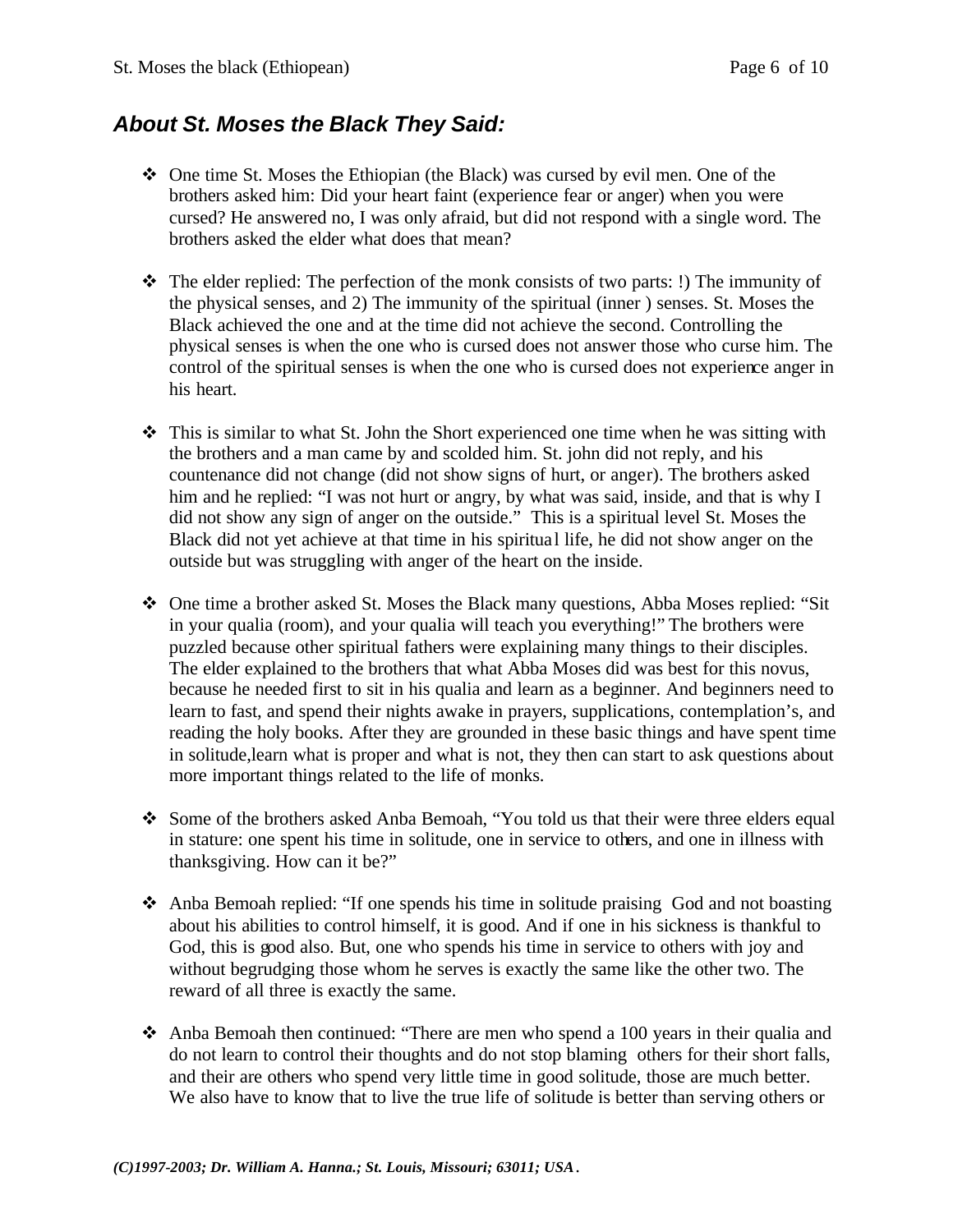accepting illness with thanksgiving. The life of solitude is higher than the other virtues as the spirit is God is much higher than the spirits of the holy angels.

- Then one of the brothers asked: "Why do the devils fight us?" Anba Bemoah replied: "We are attacked by the evil in us by being willing to complete it's purposes, but if you want to know about whom the devils really fought, those are Abba Moses and his companions."
- $\div$  One time a brother came to Abba Moses saying give me an advice, should I go to the harvest? Abba Moses replied: "Will you listen if I give You advice?" The man said yes. Abba Moussa told him to go to his qualia and learnt first to fast and pray. The man went to his qualia and prostrated himself three days and three nights weeping and praying. After that he spent fifty days praying and fasting eating only a daily ration of one peace of dried bread with salt When the devil tried to tempt this brother by the sin of pride, the brother put himself down to defeat the devil. And when the devil put him down to defeat him, the brother replied that the Lord have mercy on us although of our little deeds. Afterwards when Abba Moussa saw him doing the work of his hands, that is of the monks, he told him that he does not need to go
- $\cdot \cdot$  to the harvest because he now knows the ways of the monks.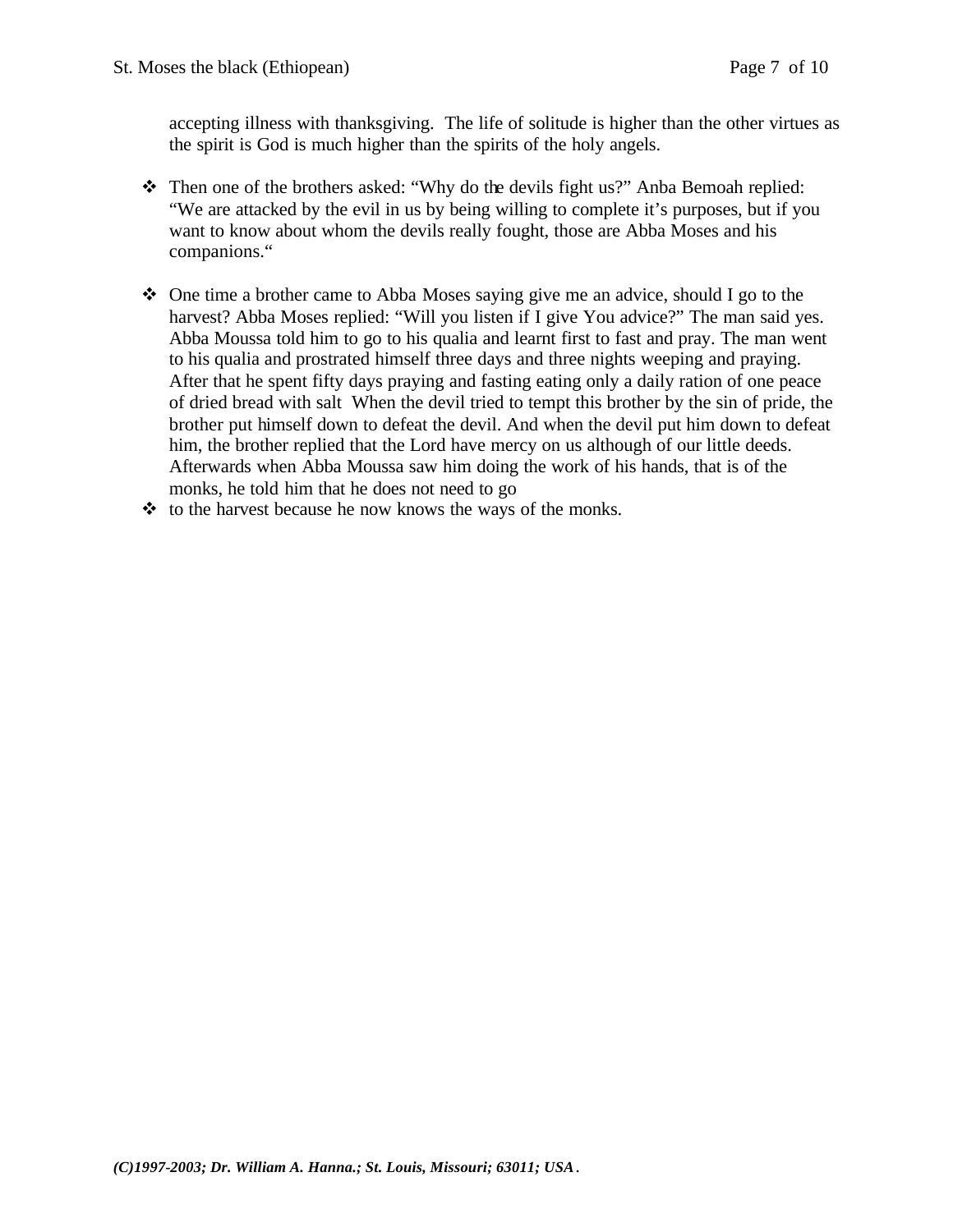## *Sayings of St. Moses the Black "Anba Moussa AL-Assouad"*

#### **1. Sacrifice:**

"It is good for one to give his own life to death, and especially for his neighbor, by that he is not condemned of anything!"

"It is good for one to die for every evil deed, and by that he does not cause anyone to be displeased before he departs from the flesh!"

"If one does not put himself in the position of sinner, God will not hear his prayer!" One brother asked him: "What is a sinning soul?" The elder (St. Moses) replied: "Everyone who cares about his own sin, and do not look at the sins of others!"

The elder (St. Moses) also said: "If the deeds do not match the prayer, the prayer is of no use!" The brother asked him: "how can the deeds be suitable for the prayers?" The elder (St. Moses) said:"One who prays for the forgiveness of his sins should thereon be alert because when one surrenders his will, God accepts him indeed!"

#### **2. Caring for Our Own Salvation:**

St. Moses wrote to Anba Pemen in reply to his request saying:

"I prefer your salvation in the fear of God above all things. Asking Him to make you complete in pleasing Him, so that your effort is not to waste, but acceptable to God with joy and gladness... Because we know that merchant is pleased when his business is successful. Also, one who learns a trade, is pleased when he becomes proficient in his trade, forgetting the effort, because he reached the proficiency he desired. Also, one who marries a woman who keeps her reputation has pleasure that fills his heart. And one who attains the honor of military service, will not fear death in the fight against the enemies of his king to please his master. Everyone of the mentioned is pleased to achieve his goal and puts the effort to reach it.

If it is so for the things of this world, how much more it is when the soul that chooses to serve God succeed in pleasing Him! Truly, I say to you that its pleasure is greater, because at the time of its departure, its good deeds meets her there and the angels are pleased when they see her coming free from the powers of the darkness. Because when the soul leaves the body is accompanied by the angels, it is then met by the powers of the enemy who try to hinder it because of what it owes them. The angels then have no business to try to defend it, but only its good deeds can defend it and protect it from its accusers. And when its victory is complete, the angels are pleased for that soul. They then praise God with it until it meets the Lord with gladness. At that moment it forgets all the sorrows of this world.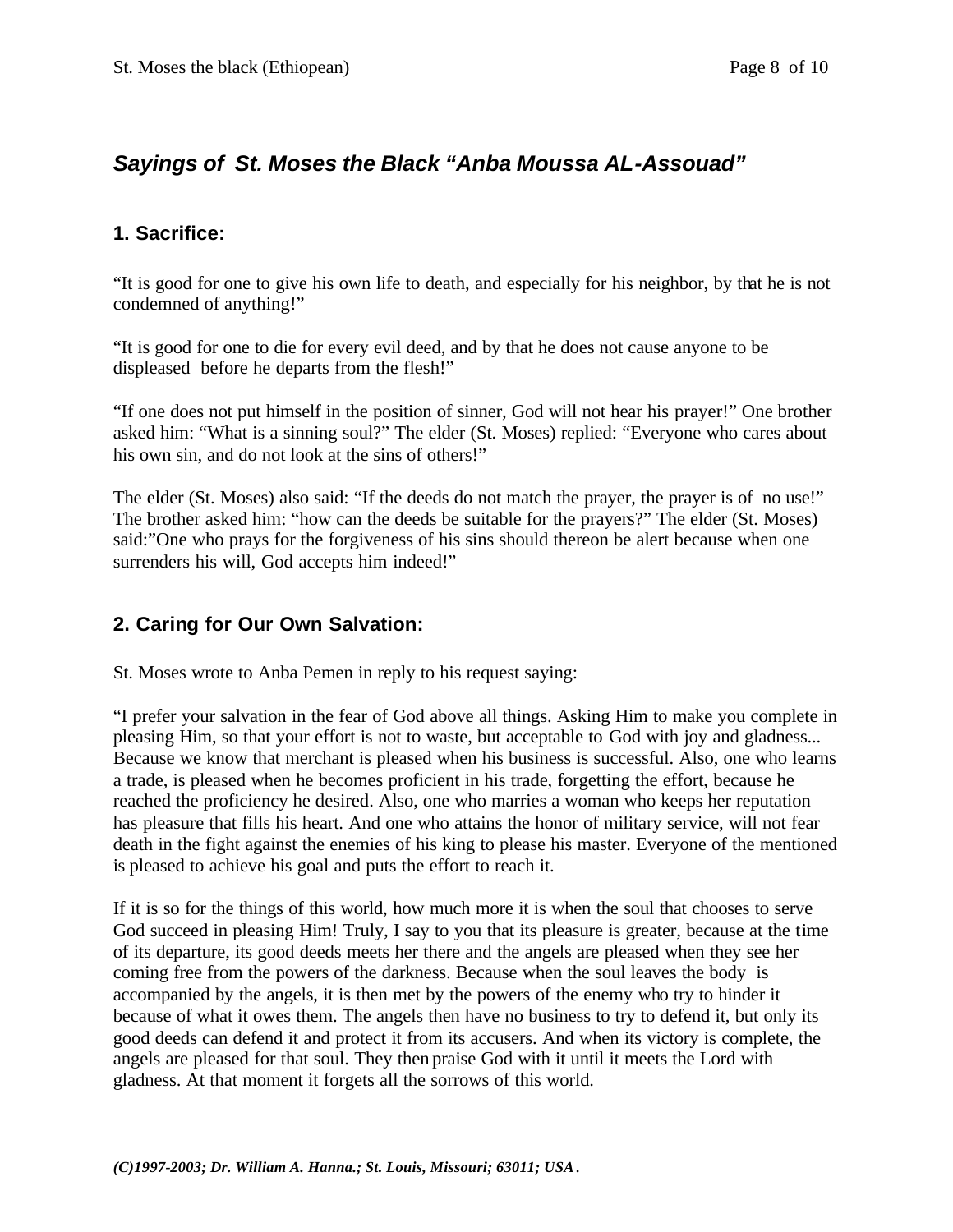So, our way my dear friend is to put forth the maximum effort, in the short time we have on earth, to correct and purify our deeds from all evil hoping to gain salvation by the grace of God from the hands of the devils who are anxious to meet us, especially if any of their works are in us. because they are evil and show no mercy. So, blessed is the soul that is free from them, it will be pleased and her pleasure is great.

### **3. Spiritual Strife and Keeping the Commandments:**

For this reason, my dear friend, we have to strife with tears so that the Lord may in his kindness have mercy on us. because those wh o sow with tears reap with gladness. Let us posses the desire to be with God, because those who desire God protect themselves from the desire to commit adultery. And those who desire meekness protect themselves from the love of silver (money). Let us desire peace to protect ourselves from hatred. Let us posses patience and long suffering because it will protect us from pettiness of the soul. Let us posses pure love for everyone to protect us from envy and jealousy.

Let us be humble in every act and every deed. Let us tolerate being cursed and teased to rid ourselves of pride. Let us be kind to all our neighbors to avoid condemnation. Let us reject the glories of the world and its honors to avoid false pride. Let us use the tongue to glorify God and to protect ourselves from lying. Let us love the purity of the heart to be saved from corruption, because all of these things surround the soul and follow it when it leaves the flesh. So, if anyone is wise and works with wisdom, he should not give his deposit (surrender the ghost) without having the good deeds that will help him go through the difficulty. So, let us use great care as much as we can and the Lord will help our weaknesses. Because the door of forgiveness is always open to those who repent as long as we are in the flesh.

(to be continued ..)

William Hanna St. Louis, Missouri